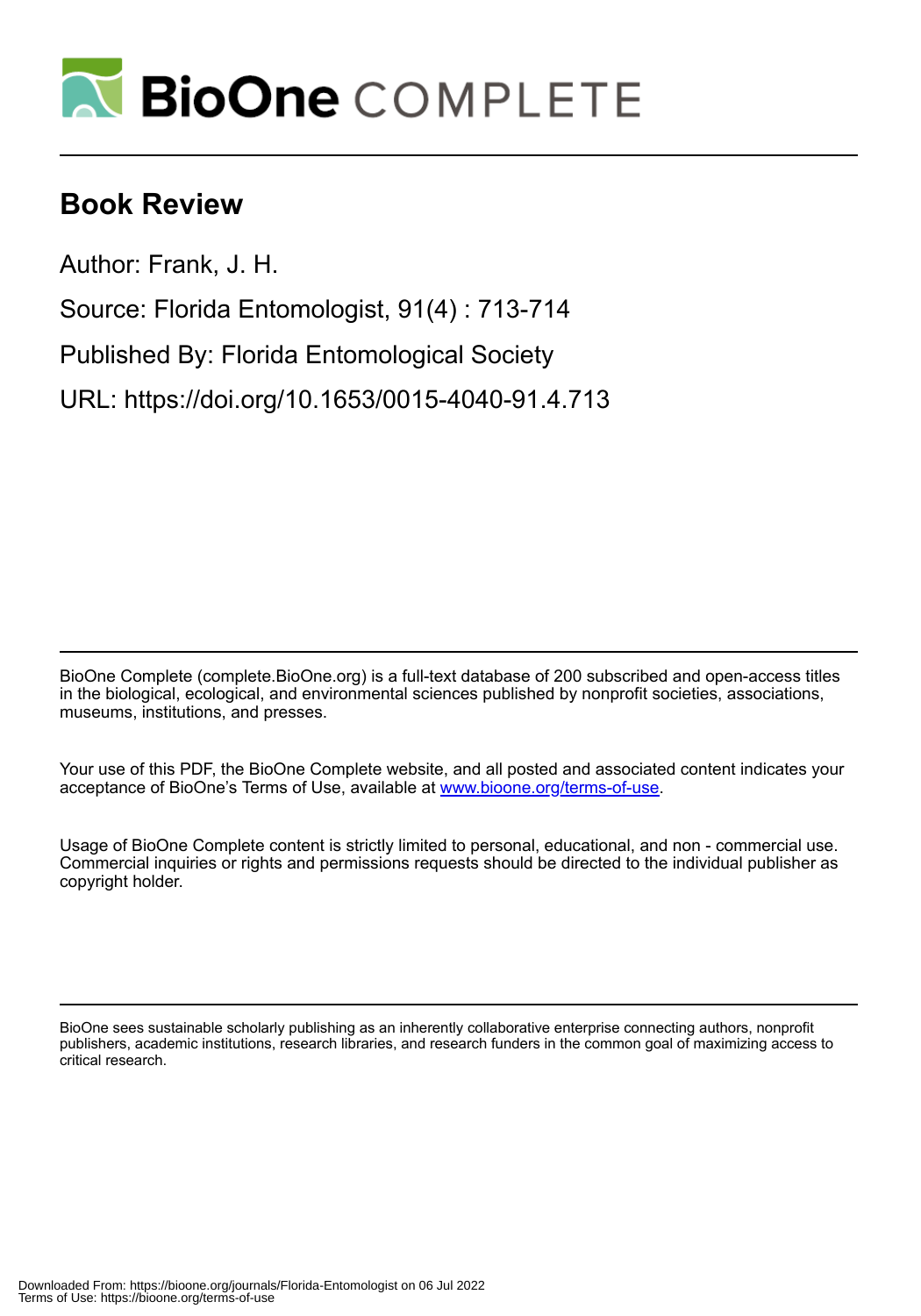ERWIN, T. L. 2007. A Treatise on the Western Hemisphere Caraboidea (Coleoptera) their Classification, Distributions, and Ways of Life. Volume 1. Trachypachidae, Carabidae–Nebriiformes 1. Pensoft, Sofia, 323 pp.  $+ 22$  pls. Hardback,  $165 \times 240$  mm, ISBN 978-954-642-298-9. Euros 95 from www.Pensoft.net or priced in \$US from www.alibris.com or www.abebooks.com

This book is the first of 6 or 7 planned volumes that will give accounts of the approximately 9,242 species and subspecies of Caraboidea (ground beetles and allies) known from the New World. This volume deals with 21 genera. Color plates at the end of the book typify an adult or two of each genus and provide a habitat photograph or two for that genus. The adult specimens are photographed from the dorsal aspect, mostly as "extended focus images" meaning that modern digital techniques were used so that all parts of the insect visible from above are in focus. These photographs should allow readers to identify to genus the adults of all taxa listed in this book. The alternative approach is to use the technical keys provided by Ball (2001), but these were designed for use only for specimens from America north of Mexico, and they do not provide accounts of the species.

The organization (with numbers of species in parentheses for each genus, and names of families and tribes in bold font) is: **Trachypachidae: Systolosomatini**: *Systolosoma* (2), **Trachypachini**: *Trachypachus* (3); **Carabidae**: **Pelophilini**: *Pelophila* (2), **Nebriini**: *Leistus* (4), *Nebria* (53), *Nipponebria* (2), **Notiokasiini**: *Notiokasis* (1), **Opisthiini**: *Opisthius* (1), **Notiophilini**: *Notiophilus* (18), **Cicindini**: *Cicindis* (1), **Omophronini**: *Omophron* (17), **Loricerini**: *Loricera* (5), **Carabini**: *Callisthenes* (24), *Calopachys* (4), *Calosoma* (55), *Carabus* (17), *Ceroglossus* (8), **Cychrini**: *Cychrus* (2), *Scaphinotus* (55), *Sphaeroderus* (5): **Collyridini**, *Ctenosoma* (109), for a total of 388 species. Genera are organized alphabetically within tribes, and species are organized alphabetically within genera.

Under the name of each genus follows an English vernacular name, a list of generic synonyms, and entries **Number of species worldwide**, **Number of Western Hemisphere species**, **Taxonomy**, **Type species**, **Distribution**, **Habitat** (with references), **Notes**, and **References**. There are no keys to species. Under the name of each species follows an English vernacular name, a list of specific synonyms, and entries **Distribution**, **Way of life** (**Macrohabitat**, **Microhabitat**, **Dispersal abilities**, **Seasonal occurrence**, **Behavior**, and **References**). Those entries are the meat of the book. Subspecies are treated just as species in terms of the entries following the name.

A surprise to me is that each species and subspecies is assigned a common (English vernacular) name, many of which were invented just for this book. The author explains "common names are essential for public access to information…" In contrast, the website of the Florida Council of Bromeliad Societies (http://www.fcbs.org) makes it plain that members of this organization use the Latin binomens of  $\approx 3,000$  species of bromeliads. No matter that extremely few of these people are professional botanists, they have not invented English vernacular names, perhaps because these would be too unwieldy to memorize if they were long enough to be meaningful. However, I confess that whenever a news-reporter talks to me about an insect or plant species, he or she asks for an English vernacular name.

Introductions of *Calosoma* (*C. chinense* Kirby, *C. inquisitor* (L.), *C. reticulatum* (F.) and *C. sycophanta* (L.)) and *Carabus* (*C. arvensis* F., *C. auratus* L., *C. glabratus* Paykull, *C. violaceus* L. and *C. nemoralis* Müller) were made into northeastern North America in the first half of the  $20<sup>th</sup>$  century to combat gypsy moth, a pest from Eurasia (Clausen 1978). Three of them became established (*Calosoma sycophanta*, *Carabus auratus*, and *C. nemoralis*) (Clausen 1978). Erwin (this book) lists *Leistus ferrugineus* (L.), *Nebria brevicollis* (F.), *Notiophilus biguttatus* (F.), *N. rufipes* Curtis, *Calosoma sycophanta, Carabus auratus*, *C. cancellatus* Illiger, *C. granulatus* L. and *C. nemoralis* as introduced species, using a different concept of introduction. This totals 9 adventive species (2% of 388) of which 3 were introduced (deliberately) and 6 possibly arrived as stowaways (immigrants) in ballast or cargoes.

For over 40 years, the U.S. Postal Service has used a 2-letter code to abbreviate names of states. More recently, Canada Post followed suit with names of provinces, avoiding duplication of any of the U.S. abbreviations. These abbreviations are widely used by entomologists in recording distributions of insects. Table 1 in this book takes the method a few steps further by inventing 2-letter codes for Mexican states, St Pierre & Miquelon [PM] (the often-neglected French possession off the coast of Newfoundland), and the Aleutian Islands [AI] (part of Alaska). The abbreviations save space in the book. I considered briefly whether there would be any advantage in adding the 2-letter International Standards Organization abbreviations for names of Caribbean island nations, but then realized that the author was correct not to do so; for reasons of internal consistency he spells out names of countries and abbreviates only the names of states or provinces. Brazil likewise has 2-letter abbreviations for names of its states.

One of the best features of this book is a 106 page bibliography, well compiled, and listing only those publications cited in the text. This is a trea